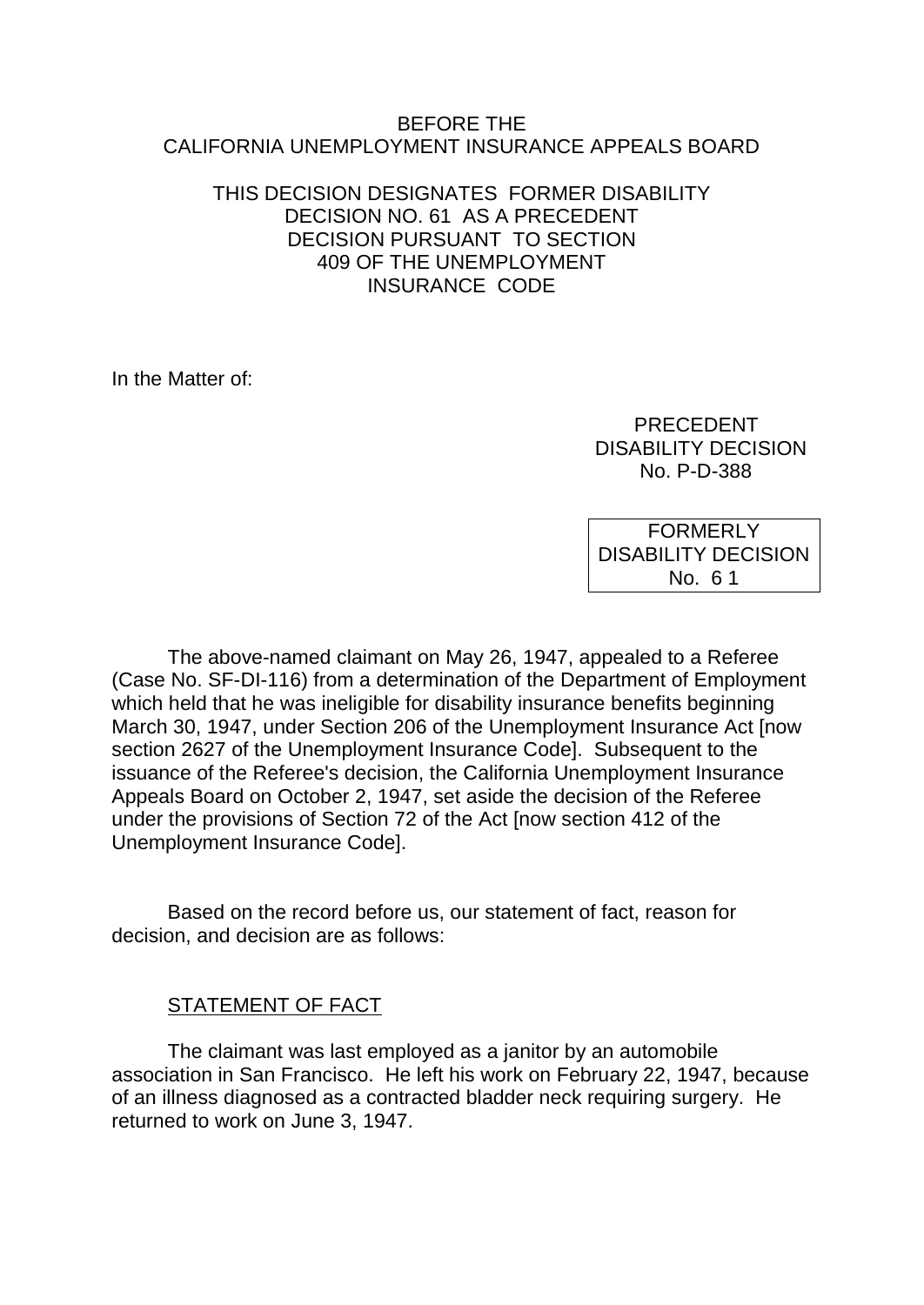On March 17, 1947, the claimant filed a claim for disability insurance benefits in the San Francisco office of the Department of Employment. The claim was backdated to February 23, 1947, and benefits were paid until March 30, 1947. On May 23, 1947, the Department issued a determination which held the claimant ineligible for benefits for an indefinite period beginning March 30, 1947, on the ground that he was not disabled within the meaning of Section 206 of the Unemployment Insurance Act [now section 2627 of the Unemployment Insurance Code]. The claimant appealed to a Referee who reversed the determination of the Department. Thereafter the Appeals Board set aside the decision of the Referee under the provisions of Section 72 of the Act [now section 412 of the Unemployment Insurance Code].

The claimant was first examined for his illness on January 21, 1947, by physicians at a hospital clinic. He was a patient in the hospital from February 23 to March 2, and from March 9 to March 15, 1947. Thereafter he returned to the clinic for examinations several times, including an examination on May 16, 1947.

The physician's certificate, which the claimant submitted in support of his claim, was signed by a member of the hospital staff and stated that the claimant had been disabled but that he was able to return to work as of March 31, 1947, the date of the certificate. The same physician reported again on or about April 24, 1947, that the claimant was able to work at that time. Subsequent reports from the physicians at the same hospital indicated that the claimant was examined again on May 16, 1947, and that he should be able to carry on his usual duties as a janitor. Another report from the hospital, signed by a member of the urology staff on May 20, 1947, stated that no complications had developed in the claimant's case, and "we can see no reason why he cannot return to work."

On May 12, 1947, the claimant was examined by a physician who was not on the hospital staff, and who certified that the claimant "has had a urological operation done at the....hospital and he is not fully recovered yet and unable to work." The physician estimated that the claimant would be able to return to work on June 3, 1947.

The claimant testified at the hearing before the Referee that he was unable to work in his usual occupation as a janitor prior to June 3, 1947, because his duties as a janitor involved walking, which caused pain in his side, and might lead to infection.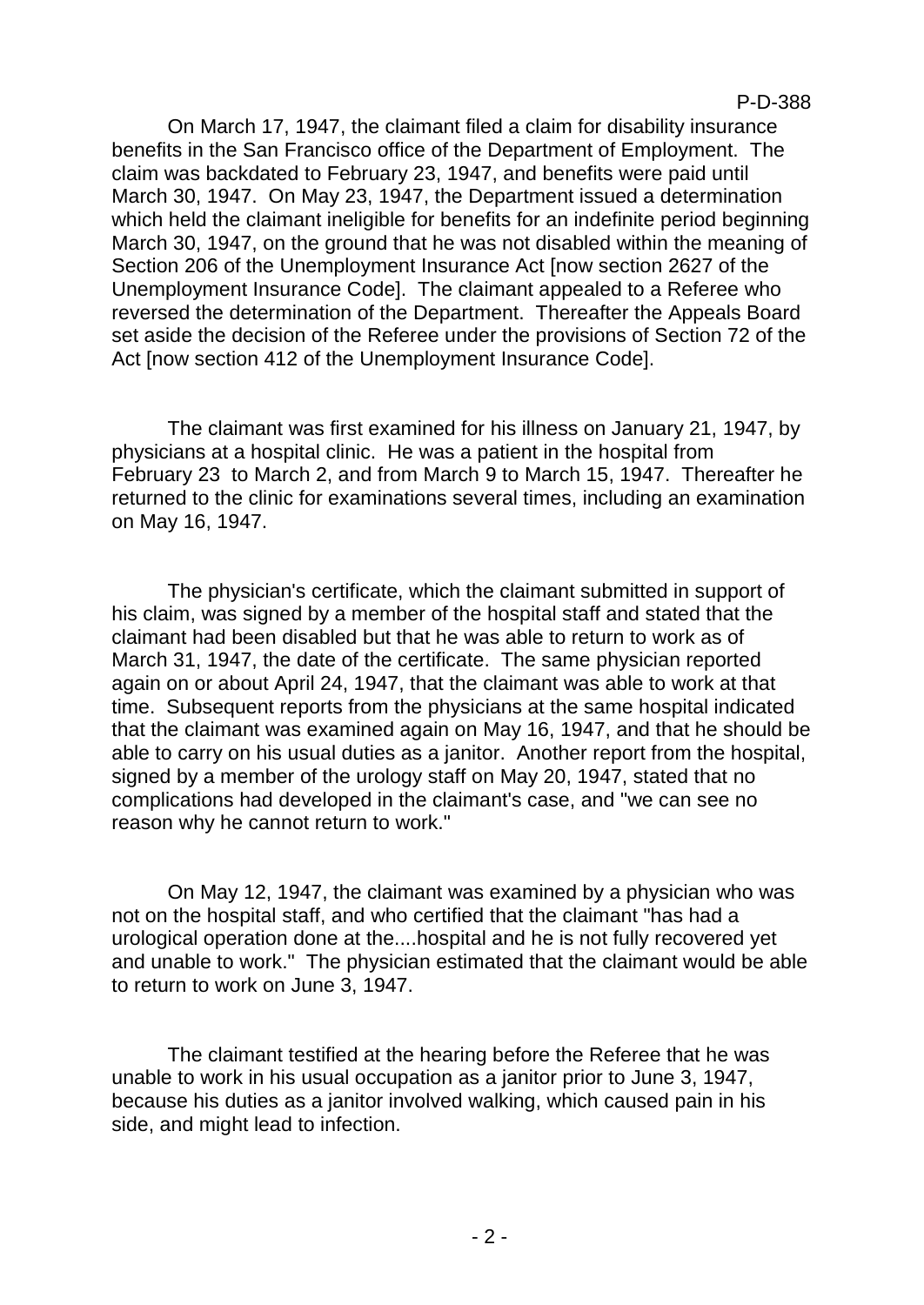# REASON FOR DECISION

Section 206 of the Act [now section 2627 of the Unemployment Insurance Code] requires, as a condition of eligibility for disability benefits, that an individual be disabled. Section 201 of the Act [now section 2626 of the Unemployment Insurance Code] provides in part that an individual shall be deemed disabled in any week in which, because of his physical or mental condition, he is unable to perform his regular or customary work. The evidence is clear that the claimant was disabled until March 30, 1947, but there is a conflict in the evidence concerning disability after that date.

In previous decisions concerning the date of termination of disability we have pointed out that lay testimony as well as medical testimony is admissible, and that the issue is to be decided by weighing all of the evidence. (See Disability Decision No. D-34-15). The Referee's decision which we set aside in the instant case awarded benefits to the claimant on the theory that "there can be no better evidence of the presence of pain than the statements of the claimant." To the extent that the quoted statement implies that the claimant's testimony as to disability must be given greater weight than the medical evidence, we expressly disapprove the statement. It is our view that the facts of continuance and termination of disability are to be determined by weighing all of the evidence, both lay and medical, and not by the application of rules which assign greater or lesser weight to particular types of evidence.

In the instant case, the physicians who had examined and treated the patient for several months reported that the claimant was able to resume his work as of March 31, 1947. Subsequent examinations and reports by the same physicians confirmed the original report. Although there is evidence, both lay and medical, to the contrary, it is our view that, considering all of the evidence, the claimant was able to resume his regular and customary work as of March 31, 1947, and was not disabled on and after that date within the meaning of Section 201 of the Act [now section 2626 of the Unemployment Insurance Code]. Therefore he was not eligible for disability benefits under Section 206 of the Act [now section 2627 of the Unemployment Insurance Code] for the period involved in this appeal.